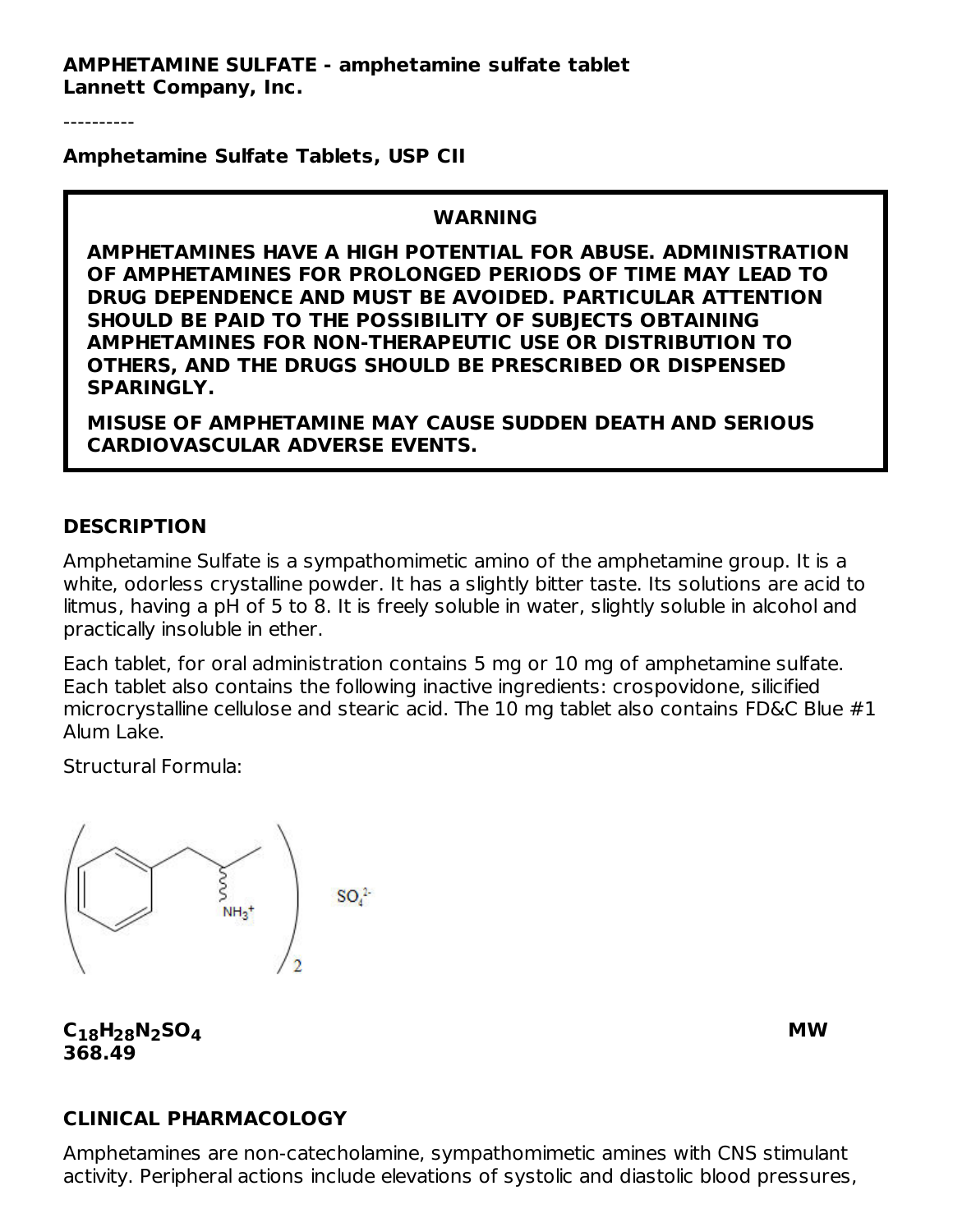and weak bronchodilator, and respiratory stimulant action.

Amphetamine, as the racemic form, differs from dextroamphetamine in a number of ways. The l-isomer is more potent than the d-isomer in cardiovascular activity, but much less potent in causing CNS excitatory effects. The racemic mixture also is less effective as an appetite suppressant when compared to dextroamphetamine. There is neither specific evidence which clearly establishes the mechanism whereby amphetamines produce mental and behavioral effects in children, nor conclusive evidence regarding how those effects relate to the condition of the central nervous system.

Drugs in this class used in obesity are commonly known as "anorectics" or "anorexigenics." It has not been established, however, that the action of such drugs in treating obesity is primarily one of appetite suppression. Other central nervous system actions or metabolic effects, may be involved, for example. Adult obese subjects instructed in dietary management and treated with "anorectic" drugs lose more weight on the average than these treated with placebo and diet, as determined in relatively short- term clinical trials.

The magnitude of increased weight loss of drug-treated patients over placebo-treated patients is only a fraction of a pound a week. The rate of weight loss is greatest in the first weeks of therapy for both drug and placebo subjects and tends to decrease in succeeding weeks. The origins of the increased weight loss due to the various possible drug effects are not established. The amount of weight loss associated with the use of an "anorectic" drug varies from trial to trial, and the increased weight loss appears to be related in part to variables other than the drug prescribed, such as the physicianinvestigator, the population treated, and the diet prescribed. Studies do not permit conclusions as to the relative importance of the drug and nondrug factors on weight loss.

The natural history of obesity is measured in years, whereas the studies cited are restricted to few weeks duration; thus, the total impact of drug-induced weight loss over that of diet alone must be considered clinically limited.

### **INDICATIONS AND USAGE**

Amphetamine sulfate tablets, USP 5 mg and 10 mg is indicated for:

- 1. **Narcolepsy**
- 2. **Attention Deficit Disorder with Hyperactivity** as an integral part of a total treatment program which typically includes other remedial measures (psychological, educational, social) for a stabilizing effect in children with behavioral syndrome characterized by the following group of developmentally inappropriate symptoms: moderate to severe distractibility, short attention span, hyperactivity, emotional lability , and impulsivity. The diagnosis of the syndrome should not be made with finality when these symptoms are only of comparatively recent origin. Nonlocalizing (soft) neurological signs, learning disability, and abnormal EEG may or may not be present, and a diagnosis of central nervous system dysfunction may or not be warranted.
- 3. **Exogenous Obesity** as a short term (a few weeks) adjunct in a regimen of weight reduction based on caloric restriction for patients refractory to alternative therapy, e.g., repeated diets, group programs, and other drugs. The limited usefulness of amphetamines (see CLINICAL PHARMACOLOGY) should be weighed against possible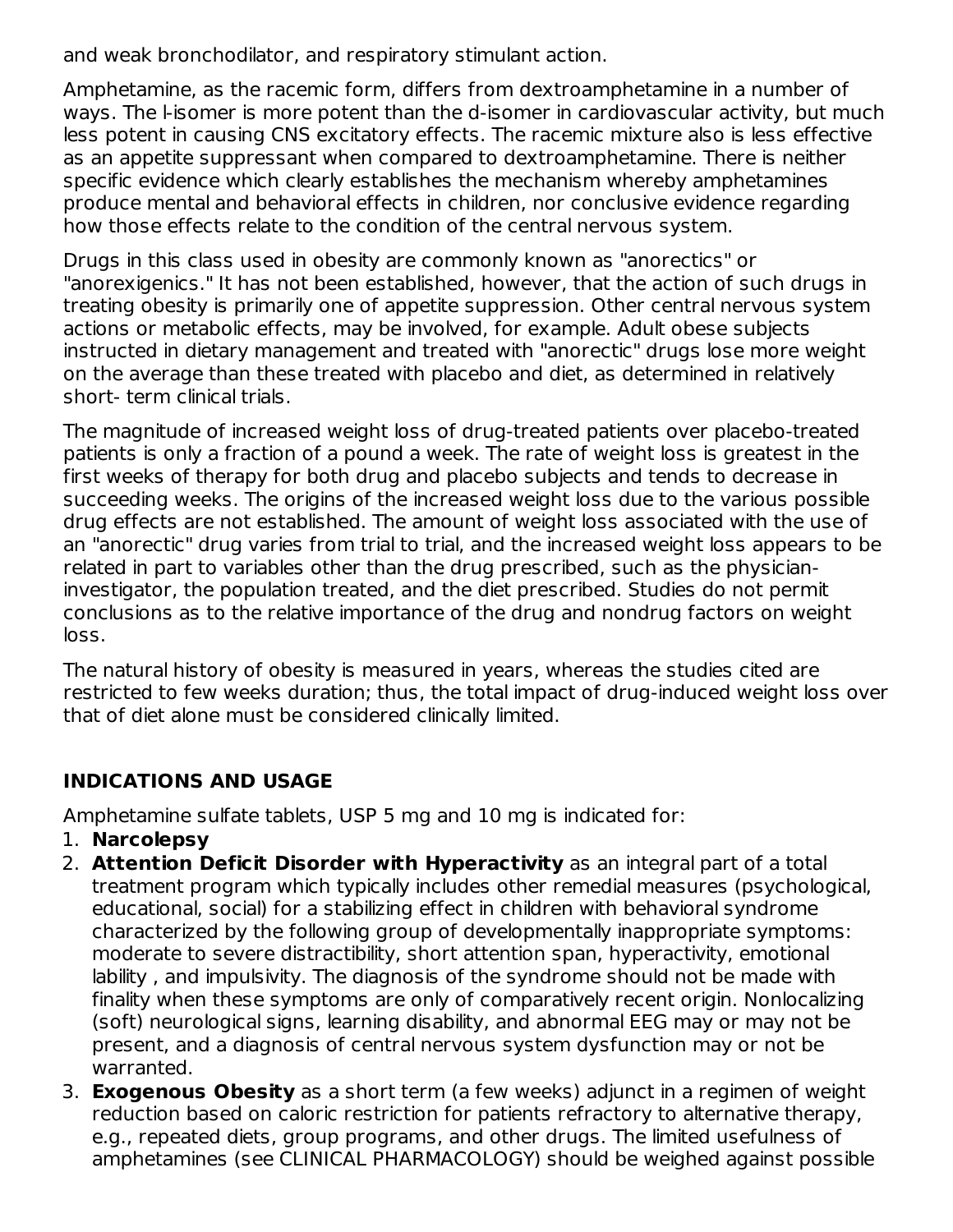risks inherent in use of the drug, such as those described below.

### **CONTRAINDICATIONS**

Advanced arteriosclerosis, symptomatic cardiovascular disease, moderate to severe hypertension, hyperthyroidism, known hypersensitivity or idiosyncrasy to the sympathomimetic amines.

Agitated states.

Patients with a history of drug abuse.

During or within 14 days following the administration of monoamine oxidase inhibitors (hypertensive crises may result).

#### **WARNING**

#### **Serious Cardiovascular Events**

Sudden Death and Pre-Existing Structural Cardiac Abnormalities or Other Serious Heart Problems

Children and Adolescents

Sudden death has been reported in association with CNS stimulant treatment at usual doses in children and adolescents with structural cardiac abnormalities or other serious heart problems. Although some serious heart problems alone carry an increased risk of sudden death, stimulant products generally should not be used in children or adolescents with known serious structural cardiac abnormalities, cardiomyopathy, serious heart rhythm abnormalities, or other serious cardiac problems that may place them at increased vulnerability to the sympathomimetic effects of a stimulant drug (see CONTRAINDICATIONS).

#### Adults

Sudden deaths, stroke, and myocardial infarction have been reported in adults taking stimulant drugs at usual doses for ADHD. Although the role of stimulants in these adult cases is also unknown, adults have a greater likelihood than children of having serious structural cardiac abnormalities, cardiomyopathy, serious heart rhythm abnormalities, coronary artery disease, or other serious cardiac problems. Adults with such abnormalities should also generally not be treated with stimulant drugs (see CONTRAINDICATIONS).

Hypertension and other Cardiovascular Conditions

Stimulant medications cause a modest increase in average blood pressure (about 2 to 4 mmHg) and average heart rate (about 3 to 6 bpm), and individuals may have larger increases. While the mean changes alone would not be expected to have short-term consequences, all patients should be monitored for larger changes in heart rate and blood pressure. Caution is indicated in treating patients whose underlying medical conditions might be compromised by increases in blood pressure or heart rate, e.g., those with pre-existing hypertension, heart failure, recent myocardial infarction, or ventricular arrhythmia (see CONTRAINDICATIONS).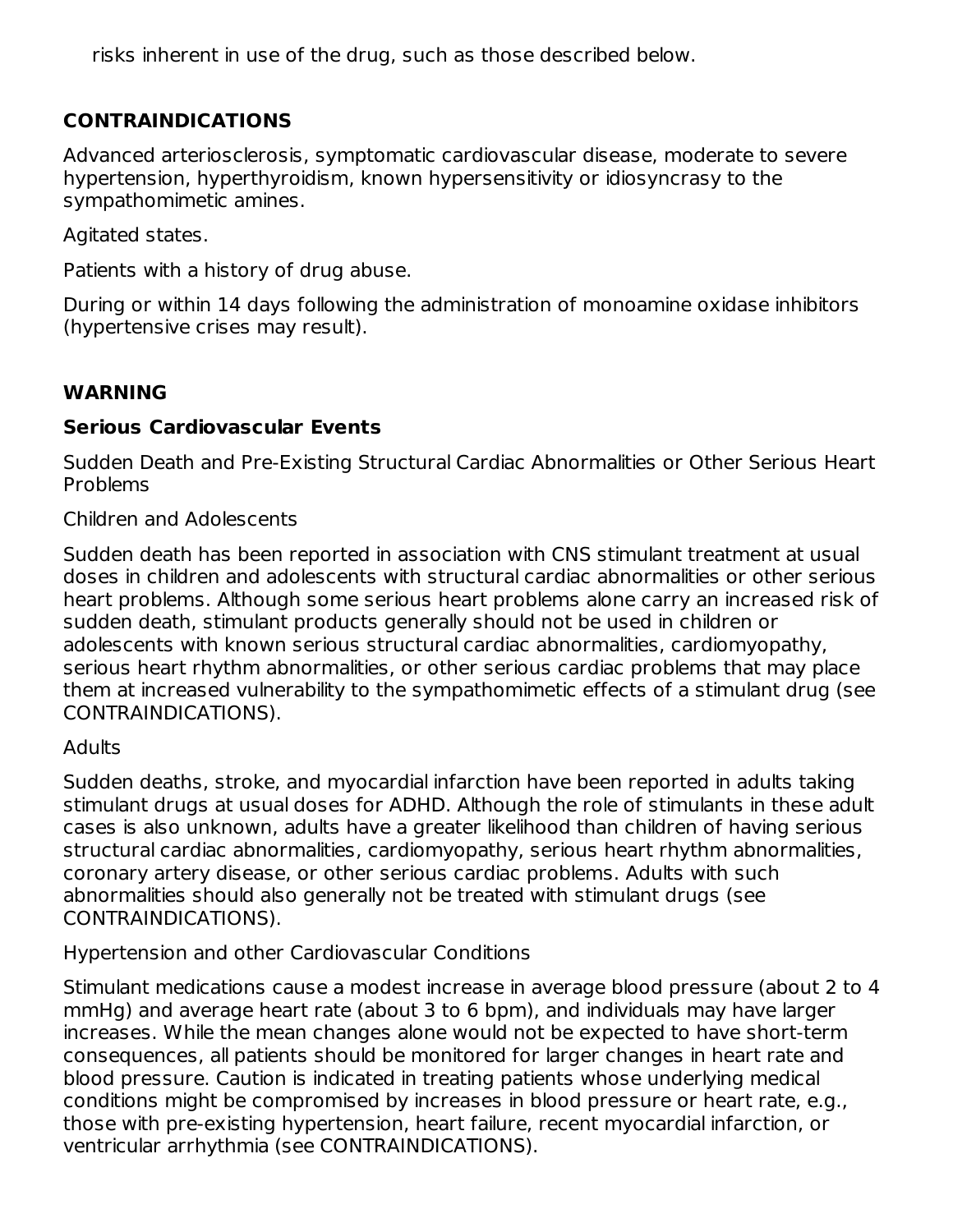Assessing Cardiovascular Status in Patients being Treated with Stimulant Medications

Children, adolescents, or adults who are being considered for treatment with stimulant medications should have a careful history (including assessment for a family history of sudden death or ventricular arrhythmia) and physical exam to assess for the presence of cardiac disease, and should receive further cardiac evaluation if findings suggest such disease (e.g., electrocardiogram and echocardiogram). Patients who develop symptoms such as exertional chest pain, unexplained syncope, or other symptoms suggestive of cardiac disease during stimulant treatment should undergo a prompt cardiac evaluation.

### **Psychiatric Adverse Events**

#### Pre-Existing Psychosis

Administration of stimulants may exacerbate symptoms of behavior disturbance and thought disorder in patients with a pre-existing psychotic disorder.

#### Bipolar Illness

Particular care should be taken in using stimulants to treat ADHD in patients with comorbid bipolar disorder because of concern for possible induction of a mixed/manic episode in such patients. Prior to initiating treatment with a stimulant, patients with comorbid depressive symptoms should be adequately screened to determine if they are at risk for bipolar disorder; such screening should include a detailed psychiatric history, including a family history of suicide, bipolar disorder, and depression.

Emergence of New Psychotic or Manic Symptoms

Treatment emergent psychotic or manic symptoms, e.g., hallucinations, delusional thinking, or mania in children and adolescents without a prior history of psychotic illness or mania can be caused by stimulants at usual doses. If such symptoms occur, consideration should be given to a possible causal role of the stimulant, and discontinuation of treatment may be appropriate. In a pooled analysis of multiple shortterm, placebo-controlled studies, such symptoms occurred in about 0.1% (4 patients with events out of 3482 exposed to methylphenidate or amphetamine for several weeks at usual doses) of stimulant-treated patients compared to 0 in placebo-treated patients.

### Aggression

Aggressive behavior or hostility is often observed in children and adolescents with ADHD, and has been reported in clinical trials and the postmarketing experience of some medications indicated for the treatment of ADHD. Although there is no systematic evidence that stimulants cause aggressive behavior or hostility, patients beginning treatment for ADHD should be monitored for the appearance of or worsening of aggressive behavior or hostility.

### **Long-Term Suppression of Growth**

Careful follow-up of weight and height in children ages 7 to 10 years who were randomized to either methylphenidate or non-medication treatment groups over 14 months, as well as in naturalistic subgroups of newly methylphenidate-treated and nonmedication treated children over 36 months (to the ages of 10 to 13 years), suggests that consistently medicated children (i.e., treatment for 7 days per week throughout the year) have a temporary slowing in growth rate (on average, a total of about 2 cm less growth in height and 2.7 kg less growth in weight over 3 years), without evidence of growth rebound during this period of development. Published data are inadequate to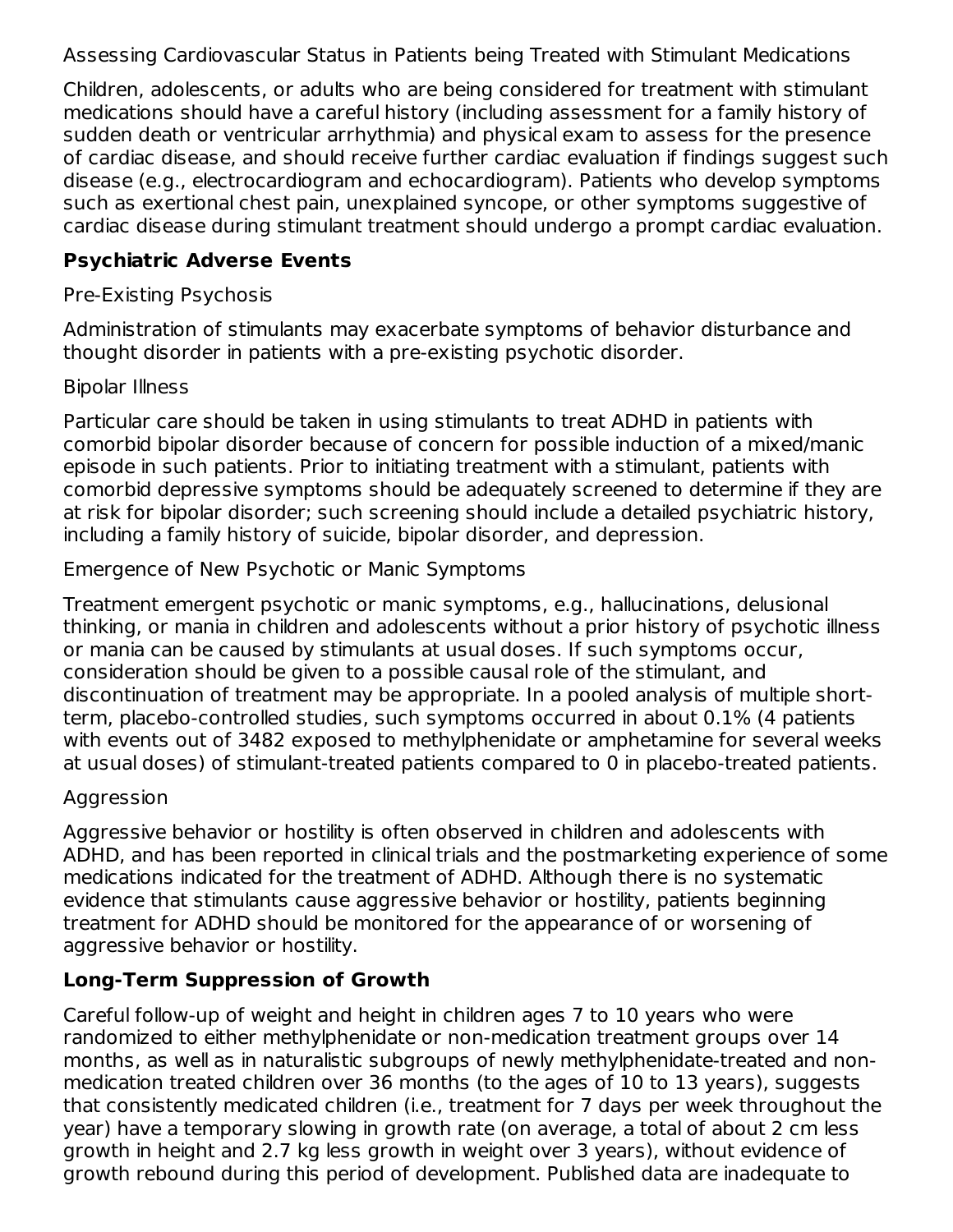determine whether chronic use of amphetamines may cause a similar suppression of growth, however, it is anticipated that they likely have this effect as well. Therefore, growth should be monitored during treatment with stimulants, and patients who are not growing or gaining height or weight as expected may need to have their treatment interrupted.

### **Seizures**

There is some clinical evidence that stimulants may lower the convulsive threshold in patients with prior history of seizures, in patients with prior EEG abnormalities in absence of seizures, and, very rarely, in patients without a history of seizures and no prior EEG evidence of seizures. In the presence of seizures, the drug should be discontinued.

## **Peripheral Vasculopathy, including Raynaud's phenomenon**

Stimulants, including amphetamine sulfate, used to treat ADHD are associated with peripheral vasculopathy, including Raynaud's phenomenon. Signs and symptoms are usually intermittent and mild; however, very rare sequelae include digital ulceration and/or soft tissue breakdown. Effects of peripheral vasculopathy, including Raynaud's phenomenon, were observed in post-marketing reports at different times and at therapeutic doses in all age groups throughout the course of treatment. Signs and symptoms generally improve after reduction in dose or discontinuation of drug. Careful observation for digital changes is necessary during treatment with ADHD stimulants. Further clinical evaluation (e.g., rheumatology referral) may be appropriate for certain patients.

## **Serotonin Syndrome**

Serotonin syndrome, a potentially life-threatening reaction, may occur when amphetamines are used in combination with other drugs that affect the serotonergic neurotransmitter systems such as monoamine oxidase inhibitors (MAOIs), selective serotonin reuptake inhibitors (SSRIs), serotonin norepinephrine reuptake inhibitors (SNRIs), triptans, tricyclic antidepressants, fentanyl, lithium, tramadol, tryptophan, buspirone, and St. John's Wort (see DRUG INTERACTIONS). Amphetamines and amphetamine derivatives are known to be metabolized, to some degree, by cytochrome P450 2D6 (CYP2D6) and display minor inhibition of CYP2D6 metabolism (see CLINICAL PHARMACOLOGY). The potential for a pharmacokinetic interaction exists with the coadministration of CYP2D6 inhibitors which may increase the risk with increased exposure to amphetamine sulfate. In these situations, consider an alternative non-serotonergic drug or an alternative drug that does not inhibit CYP2D6 (see DRUG INTERACTIONS).

Serotonin syndrome symptoms may include mental status changes (e.g., agitation, hallucinations, delirium, and coma), autonomic instability (e.g., tachycardia, labile blood pressure, dizziness, diaphoresis, flushing, hyperthermia), neuromuscular symptoms (e.g., tremor, rigidity, myoclonus, hyperreflexia, incoordination), seizures, and/or gastrointestinal symptoms (e.g., nausea, vomiting, diarrhea).

Concomitant use of amphetamine sulfate with MAOI drugs is contraindicated (see CONTRAINDICATIONS).

Discontinue treatment with amphetamine sulfate and any concomitant serotonergic agents immediately if the above symptoms occur, and initiate supportive symptomatic treatment. If concomitant use of amphetamine sulfate with other serotonergic drugs or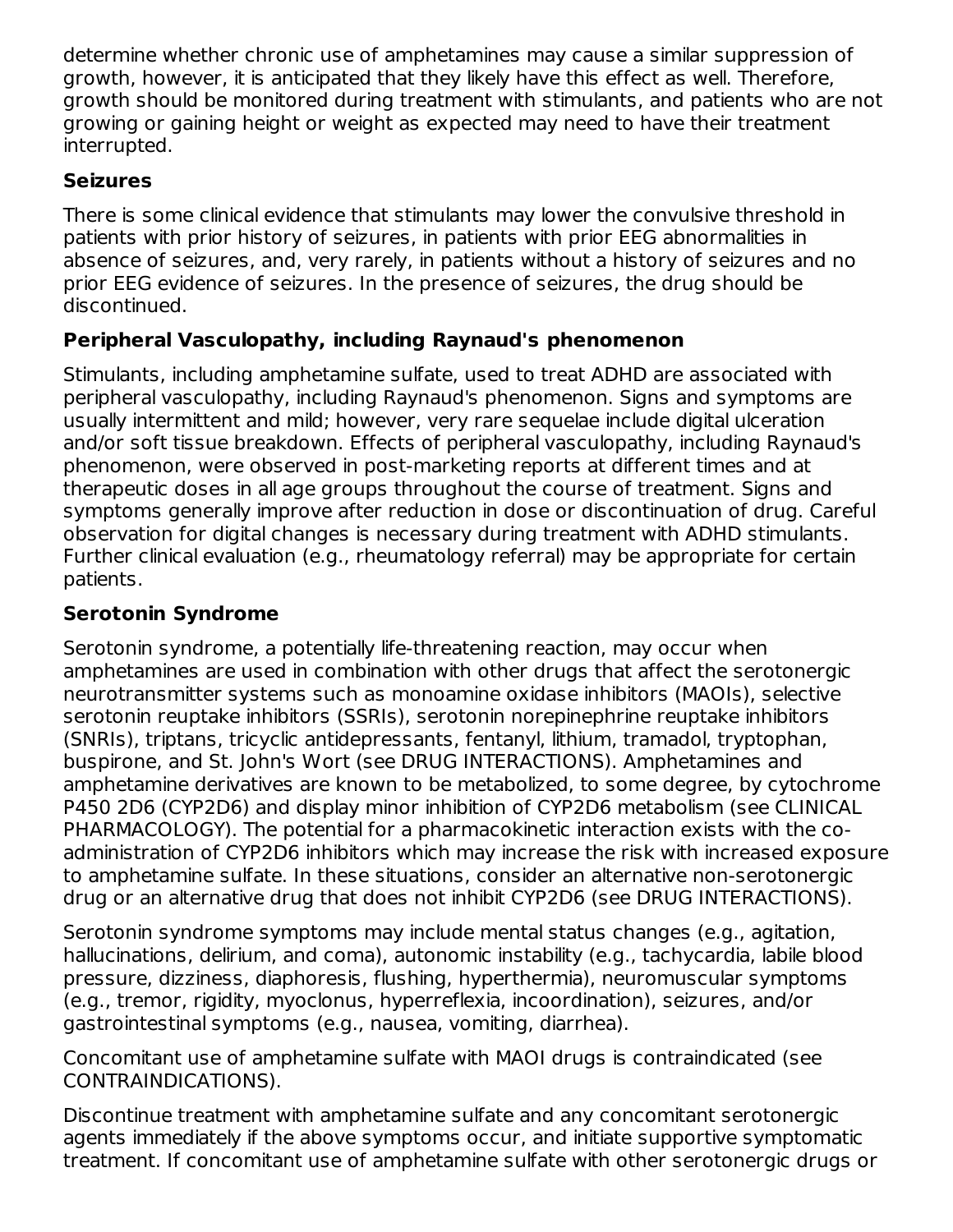CYP2D6 inhibitors is clinically warranted, initiate amphetamine sulfate with lower doses, monitor patients for the emergence of serotonin syndrome during drug initiation or titration, and inform patients of the increased risk for serotonin syndrome.

### **Visual Disturbance**

Difficulties with accommodation and blurring of vision have been reported with stimulant treatment.

### **PRECAUTIONS**

#### **General**

Caution is to be exercised in prescribing amphetamines for patients with even mild hypertension.

The least amount feasible should be prescribed or dispensed at one time in order to minimize the possibility of overdosage.

### **Information for Patients**

Amphetamines may impair the ability of the patient to engage in potentially hazardous activities such as operating machinery or vehicle; the patient should therefore be cautioned accordingly.

Circulation problems in fingers and toes [Peripheral vasculopathy, including Raynaud's phenomenon]

- Instruct patients beginning treatment with amphetamine sulfate about the risk of peripheral vasculopathy, including Raynaud's Phenomenon, and associated signs and symptoms: fingers or toes may feel numb, cool, painful, and/or may change color from pale, to blue, to red.
- Instruct patients to report to their physician any new numbness, pain, skin color change, or sensitivity to temperature in fingers or toes.
- **Instruct patients to call their physician immediately with any signs of unexplained wounds appearing on fingers or toes while taking amphetamine sulfate.**
- Further clinical evaluation (e.g., rheumatology referral) may be appropriate for certain patients.

## **Drug Interactions**

### Acidifying agents

Gastrointestinal acidifying agents (guanethidine, reserpine, glutamic acid HCl, ascorbic acid, fruit juices, etc.) lower absorption of amphetamines. Urinary acidifying agents (ammonium chloride, sodium acid phosphate, etc.) increase concentration of the ionized species of the amphetamine molecule, thereby increasing urinary excretion. Both groups of agents lower blood levels and efficacy of amphetamines.

### Adrenergic blockers

Adrenergic blockers are inhibited by amphetamines.

Alkalinizing agents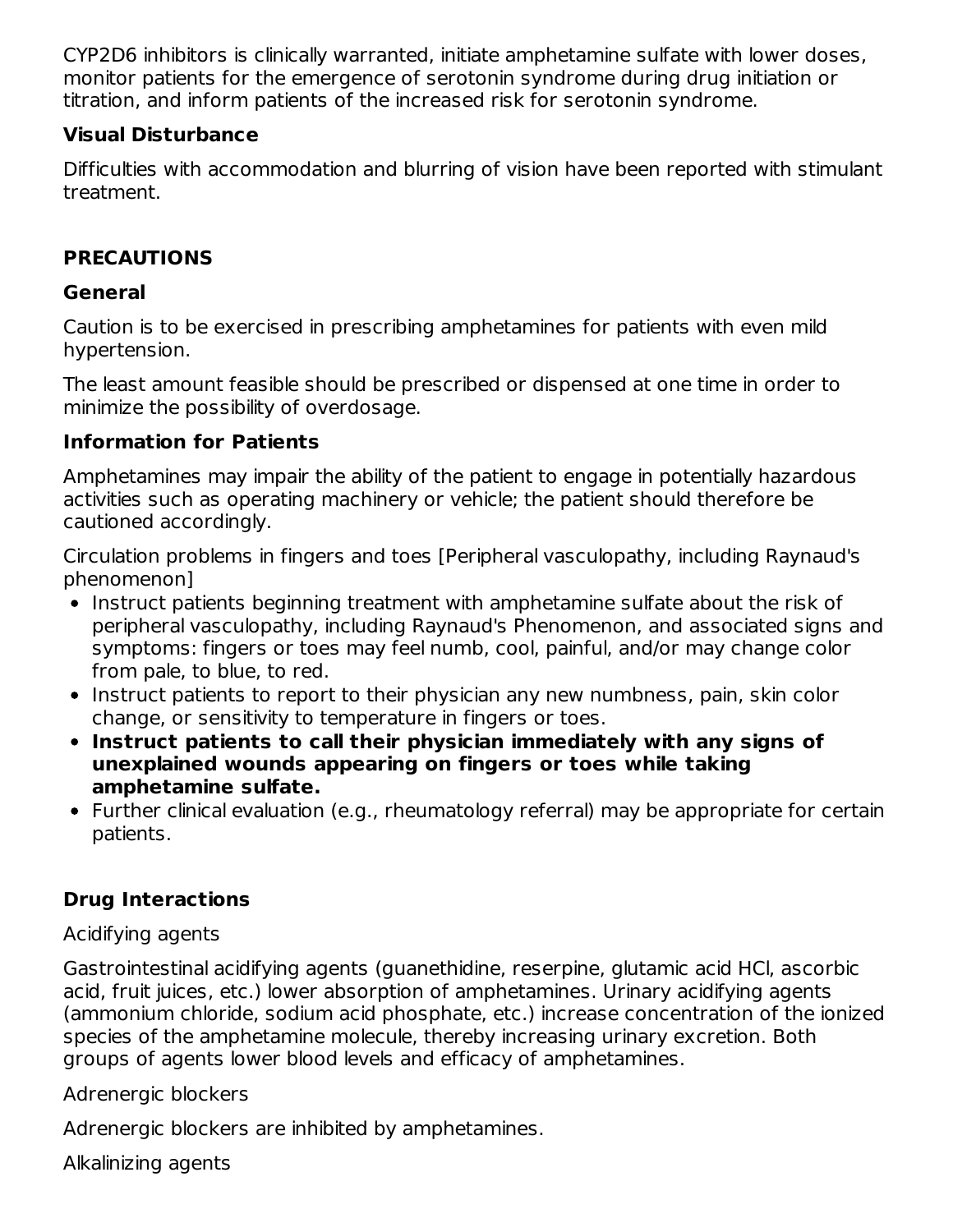Gastrointestinal alkalinizing agents (sodium bicarbonate, etc.) increase absorption of amphetamines. Urinary alkalinizing agents (acetazolamide, some thiazides) increase the concentration of the non-ionized species of the amphetamine molecule, thereby decreasing urinary excretion. Both groups of agents increase blood levels and therefore potentiate the action of amphetamines.

Antidepressants tricyclic

Amphetamines may enhance the activity of tricyclic or sympathomimetic agents; damphetamine with desipramine or protriptyline and possibly other tricyclics cause striking and sustained increases in the concentration of d- amphetamine in the brain; cardiovascular effects can be potentiated.

### CYP2D6 Inhibitors

The concomitant use of amphetamine sulfate and CYP2D6 inhibitors may increase the exposure of amphetamine sulfate compared to the use of the drug alone and increase the risk of serotonin syndrome. Initiate with lower doses and monitor patients for signs and symptoms of serotonin syndrome particularly during amphetamine sulfate initiation and after a dosage increase. If serotonin syndrome occurs, discontinue amphetamine sulfate and the CYP2D6 inhibitor (see WARNING, OVERDOSAGE). Examples of CYP2D6 Inhibitors include paroxetine and fluoxetine (also serotonergic drugs), quinidine, ritonavir.

## Serotonergic Drugs

The concomitant use of amphetamine sulfate and serotonergic drugs increases the risk of serotonin syndrome. Initiate with lower doses and monitor patients for signs and symptoms of serotonin syndrome, particularly during amphetamine sulfate initiation or dosage increase. If serotonin syndrome occurs, discontinue amphetamine sulfate and the concomitant serotonergic drug(s) (see WARNING and PRECAUTIONS). Examples of serotonergic drugs include selective serotonin reuptake inhibitors (SSRI), serotonin norepinephrine reuptake inhibitors (SNRI), triptans, tricyclic antidepressants, fentanyl, lithium, tramadol, tryptophan, buspirone, St. John's Wort.

### MAO inhibitors

MAOI antidepressants, as well as a metabolic of furazolidone, slow amphetamine metabolism. This slowing potentiates amphetamines, increasing their affect on the release of norepinephrine and other monoamines from adrenergic nerve endings; this can cause headaches and other signs of hypertensive crisis. A variety of neurological toxic effects and malignant hyperpyrexia can occur, sometimes with fatal results.

### Antihistamines

Amphetamines may counteract the sedative effect of antihistamines.

## Antihypertensives

Amphetamines may antagonize the hypotensive effects of antihypertensives.

### Chlorpromazine

Chlorpromazine blocks dopamine and norepinephrine reuptake, thus inhibiting the central stimulant effects of amphetamine, and can be used to treat amphetamine poisoning.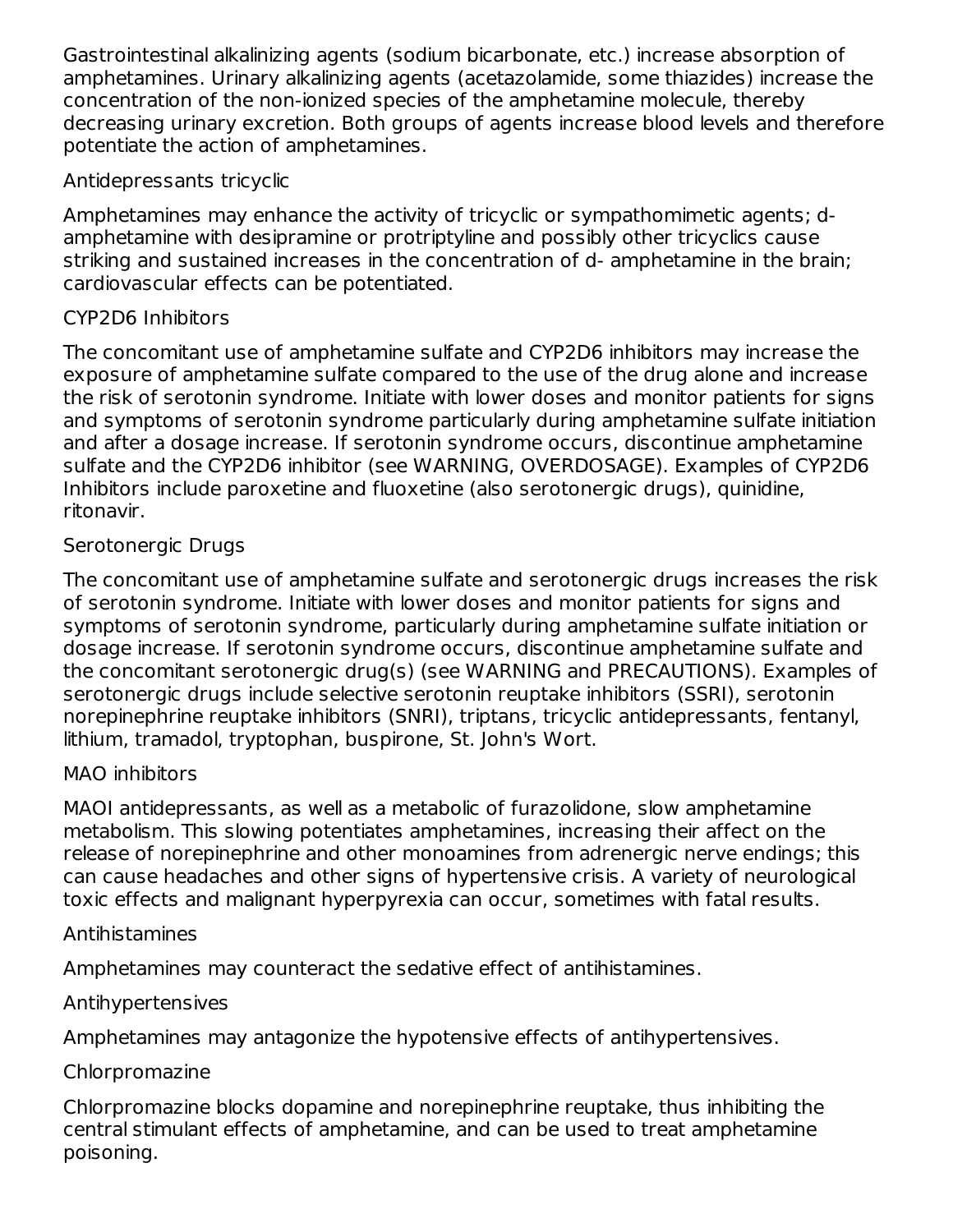#### Ethosuximide

Amphetamines may delay intestinal absorption of ethosuximide.

Haloperidol

Haloperidol blocks dopamine and norepinephrine reuptake, thus inhibiting the central stimulant affects of amphetamines.

Lithium carbonate

The antiobesity and stimulatory effects of amphetamines may be inhibited by lithium carbonate.

**Meperidine** 

Amphetamines potentiate the analgesic effect of meperidine.

Methenamine therapy

Urinary excretion of amphetamines is increased, and efficacy is reduced by acidifying agents used in methenamine therapy.

#### Norepinephrine

Amphetamines enhance the adrenergic effect of norepinephrine.

Phenobarbital

Amphetamines may delay intestinal absorption of Phenobarbital. Co- administration of phenobarbital may produce a synergistic anticonvulsant action.

#### Phenytoin

Amphetamines may delay intestinal absorption of phenytoin; co- administration of phenytoin may produce a synergistic anticonvulsant action.

#### Propoxyphene

In cases of propoxyphene overdosage, amphetamine CNS stimulation is potentiated and fatal convulsions can occur.

Veratrum alkaloids

Amphetamines inhibit the hypotensive effect of veratrum alkaloids.

### **Drug/Laboratory Test interactions**

Amphetamines can cause a significant elevation in plasma corticosteroid levels. This increase is greatest in the evening. Amphetamines may interfere with urinary steroid determinations.

### **Carcinogenesis/Mutagenesis**

Mutagenicity studies and long term studies in animals to determine the carcinogenic potential of amphetamine sulfate have not been performed.

#### **Pregnancy**

Teratogenic Effects

Dextroamphetamine sulfate has been shown to have embryotoxic and teratogenic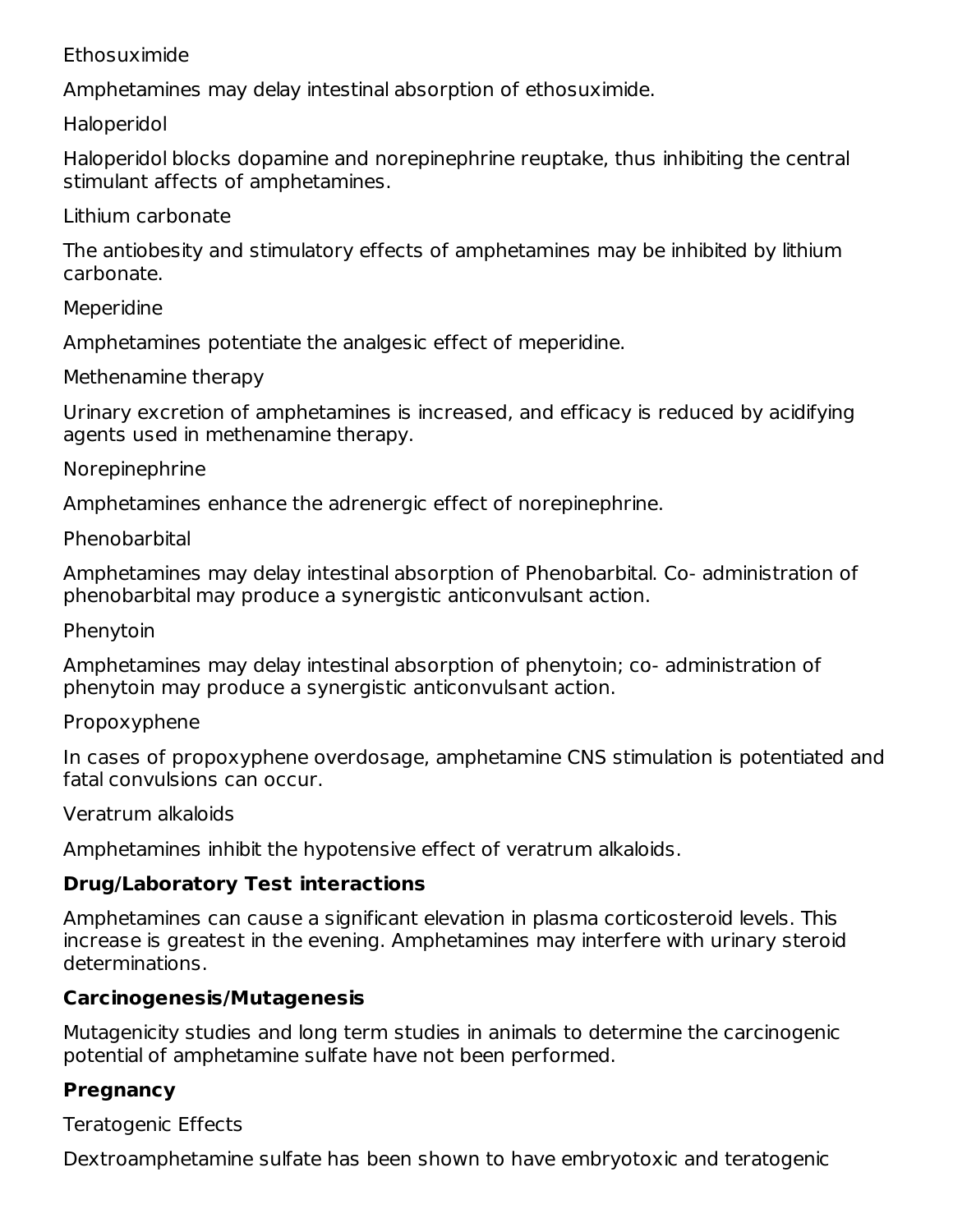effects when administered to A/Jax mice and C57BL mice in doses approximately 41 times the maximum human dose. Embryotoxic effects were not seen in New Zealand white rabbits given the drug in doses 7 times the human dose nor in rats given 12.5 times the maximum human dose. There are no adequate and well-controlled studies in pregnant women. Amphetamine sulfate should be used during pregnancy only if the potential benefit justifies the potential risk to the fetus.

Nonteratogenic Effects

Infants born to mothers dependent on amphetamines have an increased risk of premature delivery and low birth weight. Also, these infants may experience symptoms of withdrawal as demonstrated by dysphoria, including agitation, and significant lassitude.

## **Nursing Mothers**

Amphetamines are excreted in human milk. Mothers taking amphetamines should be advised to refrain from nursing.

### **Pediatric Use**

Long-term effects of amphetamines in children have not been well established.

Amphetamines are not recommended for use as anorectic agents in children under 12 years of age, or in children under 3 years of age with Attention Deficit Disorder with Hyperactivity described under INDICATIONS AND USAGE.

Clinical experience suggests that in psychotic children, administration of amphetamines may exacerbate symptoms of behavior disturbance and thought disorder.

Amphetamines have been reported to exacerbate motor and phonic tics and Tourette's syndrome. Therefore clinical evaluation for tics and Tourette's syndrome in children and their families should precede use of stimulant medications.

Data is inadequate to determine whether chronic administration of amphetamines may be associated with growth inhibition; therefore growth should be monitored during treatment. Drug Treatment is not indicated in all cases of Attention Deficit Disorder with Hyperactivity and should be considered only in light of the complete history and evaluation of the child. The decision to prescribe amphetamines should depend on the physician's assessment of the chronicity and severity of the child's symptoms and their appropriateness for his/her age. Prescription should not depend solely on the presence of one or more of the behavioral characteristics.

When these symptoms are associated with acute stress reactions, treatment with amphetamines is usually not indicated.

## **ADVERSE REACTIONS**

### **Cardiovascular**

Palpitations, tachycardia, elevation of blood pressure. There have been isolated reports of cardiomyopathy associated with chronic amphetamine use.

## **Central Nervous System**

Psychotic episodes at recommended doses (rare), overstimulation, restlessness,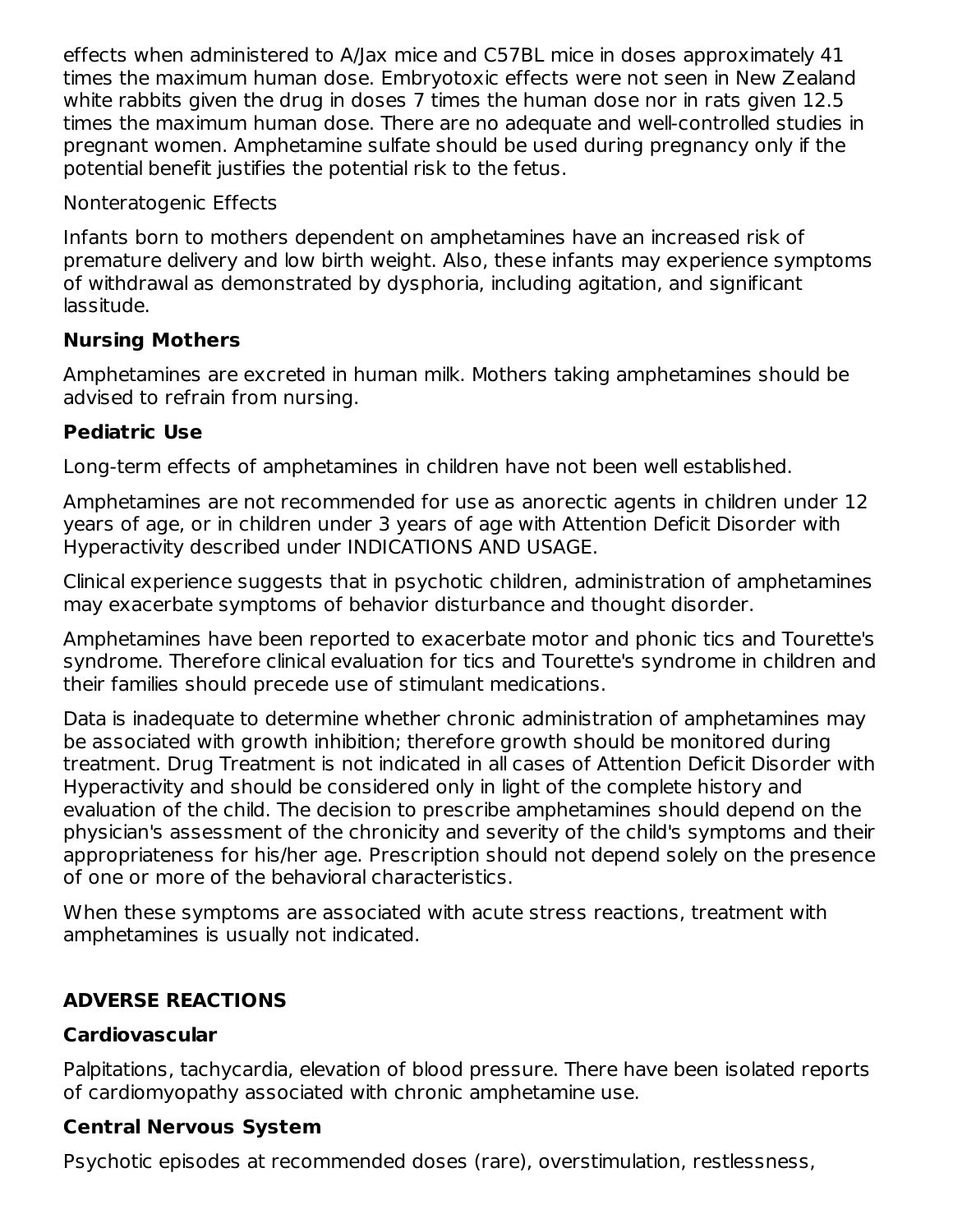dizziness, insomnia, euphoria, dyskinesia, dysphoria, tremor, headache, exacerbation of motor and phonic tics and Tourette's syndrome.

#### **Gastrointestinal**

Dryness of the mouth, unpleasant taste, diarrhea, constipation, intestinal ischemia and other gastrointestinal disturbances. Anorexia and weight loss may occur as undesirable effects when amphetamines are used for other than the anorectic effect.

#### **Allergic**

Urticaria

#### **Endocrine**

Impotence, changes in libido, and frequent or prolonged erections.

#### **Musculoskeletal**

Rhabdomyolysis

#### **DRUG ABUSE AND DEPENDENCE**

Amphetamine sulfate is a Schedule II controlled substance. Amphetamines have been extensively abused. Tolerance, extreme psychological dependence, and severe social disability have occurred. There are reports of patients who have increased the dosage to many times the recommended. Abrupt cessation following prolonged high dosage administration results in extreme fatigue and mental depression; changes are also noted on the sleep EEG. Manifestations of chronic intoxication with amphetamines include severe dermatosis, marked insomnia, irritability, hyperactivity and personality changes. The most severe manifestation of chronic intoxication is psychosis, often clinically indistinguishable from schizophrenia. This is rare with oral amphetamines.

### **OVERDOSAGE**

Individual patient response to amphetamines varies widely. While toxic symptoms occasionally occur as an idiosyncrasy at doses as low as 2 mg, they are rare with doses of less than 15 mg; 30 mg can produce severe reactions, yet doses of 400 to 500 mg are not necessarily fatal.

In rats, the oral LD50 of dextroamphetamine sulfate is 96.8 mg/Kg.

### **Symptoms**

Manifestations of acute overdosage with amphetamines include restlessness, tremor, hyperreflexia, rhabdomyolysis, rapid respiration, hyperpyrexia, confusion, assaultiveness, hallucinations, panic states. Fatigue and depression usually follow the central stimulation. Cardiovascular effects include arrhythmias, hypertension, or hypotension and circulatory collapse. Gastrointestinal symptoms include nausea, vomiting, diarrhea, and abdominal cramps. Fatal poisoning is usually preceded by convulsions and coma.

### **Treatment**

Management of acute amphetamine intoxication is largely symptomatic and includes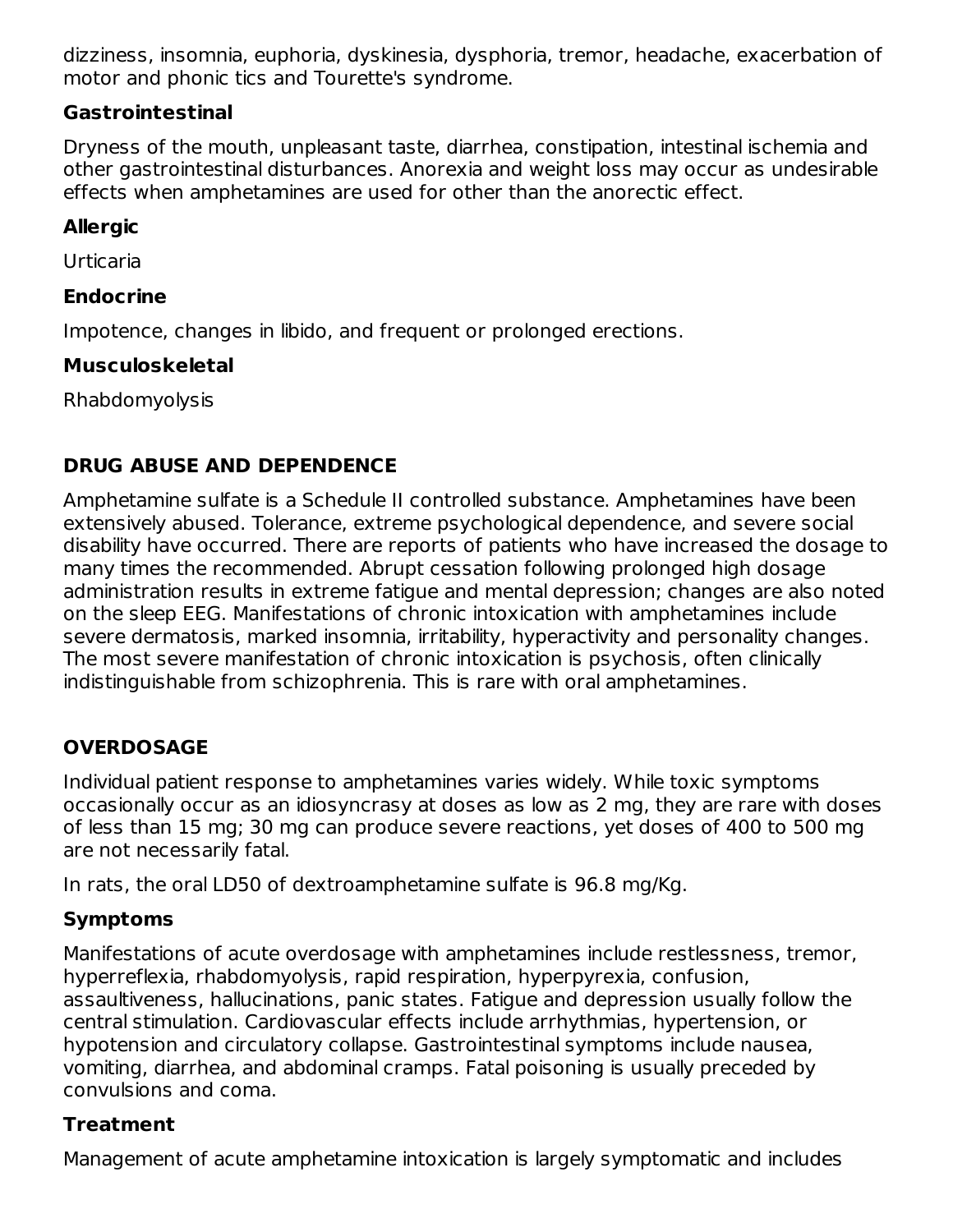gastric lavage and sedation with a barbiturate. Experience with hemodialysis or peritoneal dialysis is inadequate to permit recommendation in this regard. Acidification of the urine increases amphetamine excretion. If acute, severe hypertension complicates amphetamine overdosage, administration of intravenous phentolamine has been suggested. However, a gradual drop in blood pressure will usually result when sufficient sedation has been achieved. Chlorpromazine antagonizes the central stimulant effects of amphetamines and can be used to treat amphetamine intoxication.

### **DOSAGE AND ADMINISTRATION**

Regardless of indication, amphetamine should be administered at the lowest effective dosage and dosage should be individually adjusted. Late evening doses should be avoided because of resulting insomnia.

#### **Narcolepsy**

Usual dose is 5 to 60 milligrams per day in divided doses depending on the individual patient response.

Narcolepsy seldom occurs in children under 12 years of age; however, when it does, amphetamine sulfate tablets, USP may be used. The suggested initial dose for patients aged 6 to 12 is 5 mg daily; daily dose may be raised in increments of 5 mg at weekly intervals until optimal response obtained. In patients 12 years of age and older, start with 10 mg daily; daily dosage may be raised in increments of 10 mg at weekly intervals until optimal response is obtained. If bothersome adverse reactions appear (e.g., insomnia or anorexia) dosage should be reduced. Give the first dose on awakening; additional doses (5 or 10 mg) at intervals of 4 to 6 hours.

### **Attention Deficit Disorder with Hyperactivity**

Not recommended for children under 3 years of age.

In children from 3 to 5 years of age, start with 2.5 mg daily; daily dosage may be raised in increments of 2.5 mg at weekly intervals until optimal response is obtained.

In children 6 years of age or older, start with 5 mg once or twice daily; daily dosage may be raised in increments of 5 mg at weekly intervals until optimal response is obtained. Only in rare cases will it be necessary to exceed a total of 40 milligrams per day.

With tablets give first dose on awakening; additional doses (1 to 2) at intervals of 4 to 6 hours.

Where possible, drug administration should be interrupted occasionally to determine if there is a recurrence of behavioral symptoms sufficient to require continued therapy.

### **Exogenous Obesity**

Usual dosage is up to 30 mg daily, taken in divided doses of 5 to 10 mg, 30 to 60 minutes before meals. Not recommended for this use in children under 12 years of age.

## **HOW SUPPLIED**

Amphetamine Sulfate Tablets, USP are functionally scored and supplied as follows:

**5 mg:** White to off white, round tablet, scored, debossed "A24" on one side, and bisect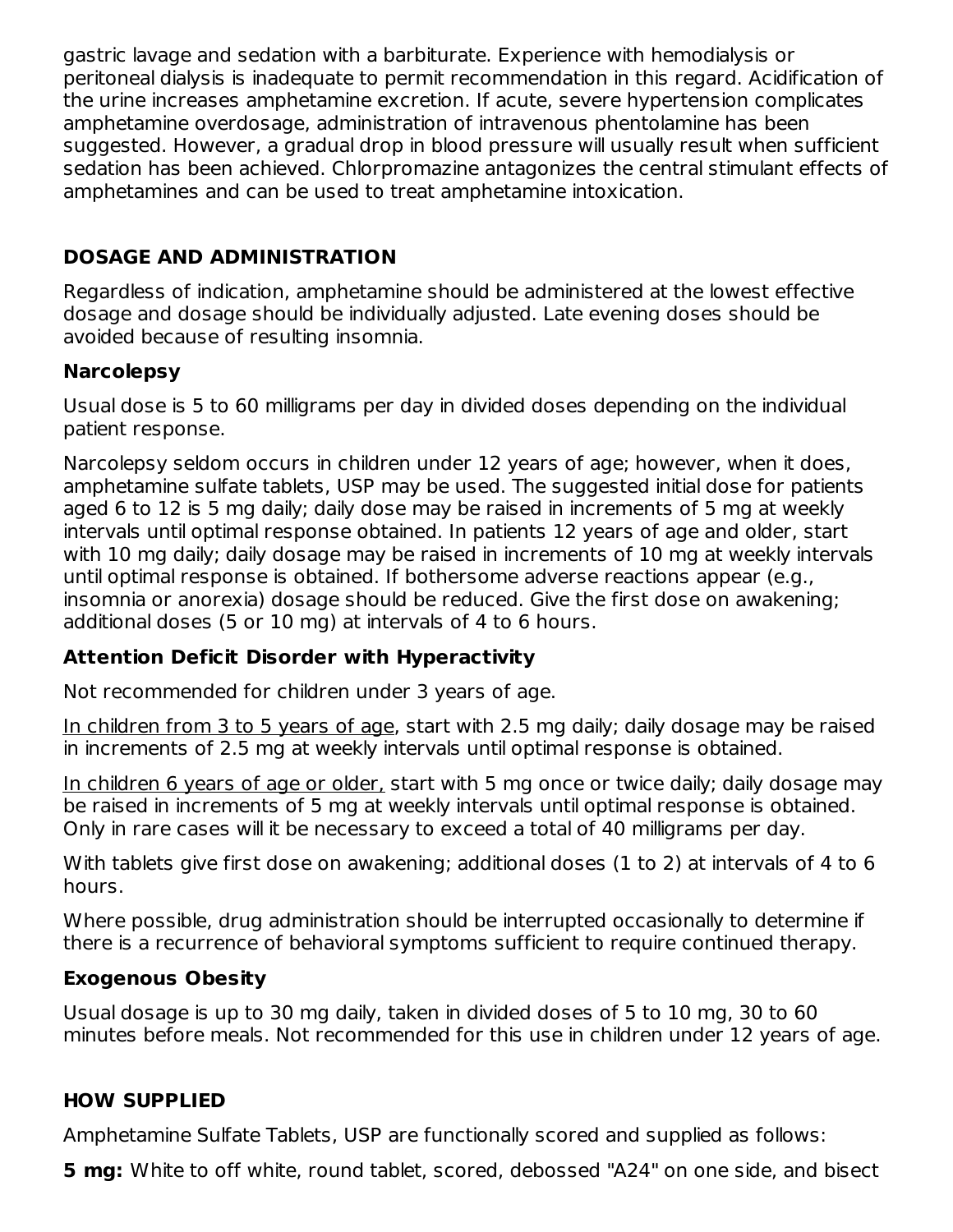on the other side in bottles of 100 tablets, NDC 0527-2524-37.

**10 mg:** Blue, round shaped tablet, scored, debossed "A25" on one side, and quadrisect on the other side in bottles of 100 tablets, NDC 0527-2525-37.

Store at 20° to 25°C (68° to 77°F). [See USP Controlled Room Temperature.] Dispense in a well-closed container, as defined in the USP.

Manufactured by:

### **Aavis Pharmaceuticals**

Hoschton, GA 30548

Distributed by:

### **Lannett Company, Inc.**

Philadelphia, PA 19136

LCI: L7071A

AAV: L7028/01

Rev. 12/2021

## **MEDICATION GUIDE**

## **Amphetamine (am FET a meen) Sulfate Tablets, USP CII**

Read this Medication Guide before you or your child starts taking amphetamine sulfate tablets and each time you get a refill. There may be new information. This information does not take the place of talking to your doctor about you or your child's treatment.

**What is the most important information I should know about amphetamine sulfate tablets?**

**Amphetamine Sulfate Tablets are a stimulant medicine. Some people have had the following problems when taking stimulant medicines such as amphetamine sulfate tablets:**

## **1. Heart-related problems:**

- sudden death in people who have heart problems or heart defects
- stroke and heart attack in adults
- increased blood pressure and heart rate

Tell your doctor if you or your child has any heart problems, heart defects, high blood pressure, or a family history of these problems.

Your doctor should check you or your child carefully for heart problems before starting amphetamine sulfate tablets.

Your doctor should check you or your child's blood pressure and heart rate regularly during treatment with amphetamine sulfate tablets.

**Call your doctor right away if you or your child have any signs of heart problems such as chest pain, shortness of breath, or fainting while taking amphetamine sulfate tablets.**

**2. Mental (Psychiatric) problems including:**

**In children, teenagers, and adults:**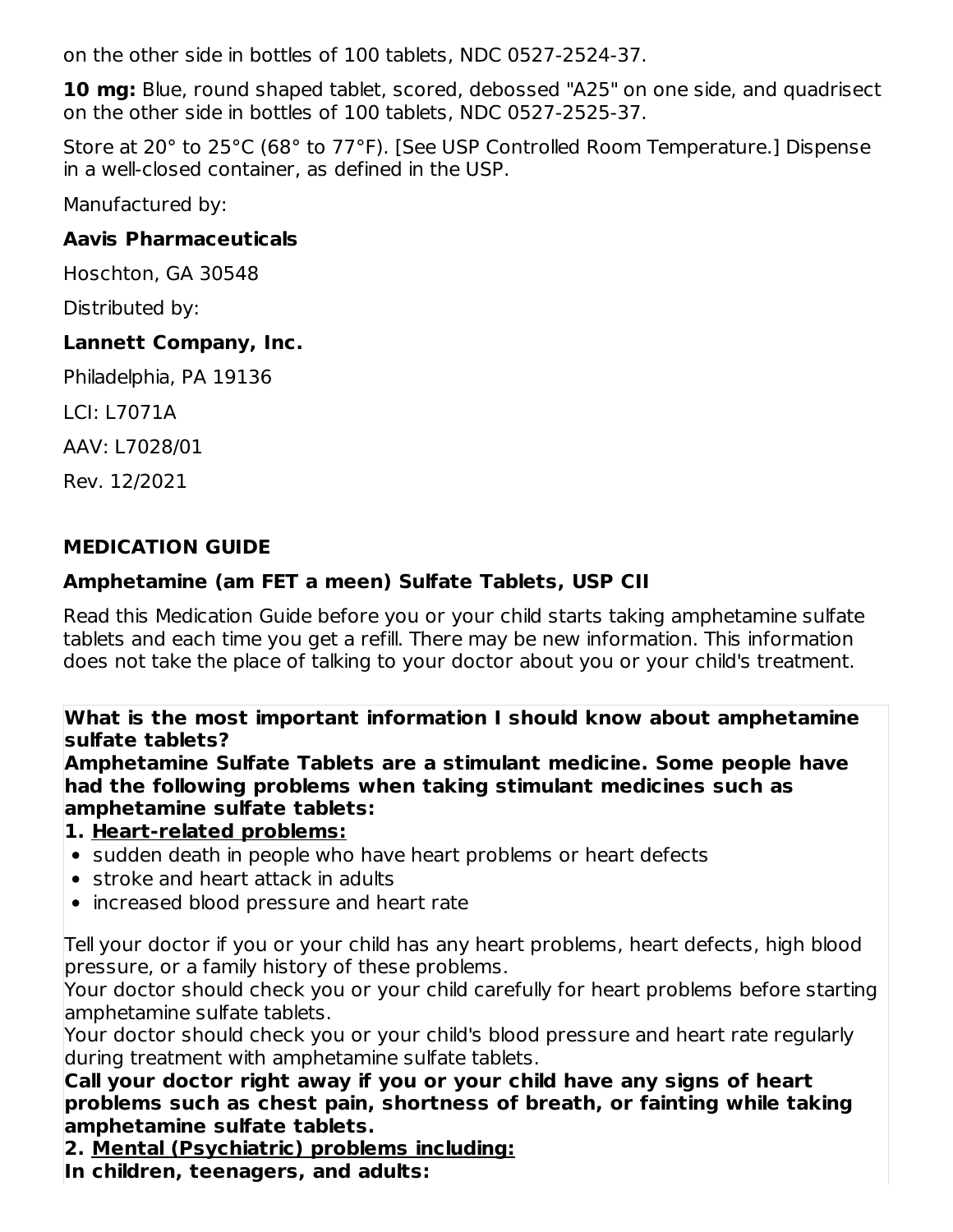- new or worse behavior and thought problems
- new or worse bipolar illness
- new or worse aggressive behavior or hostility

#### **In children and teenagers who have psychiatric problems, new psychotic symptoms such as:**

- hearing voices
- seeing things that are not real
- believing things that are not true
- being suspicious
- new manic symptoms

Tell your doctor about any mental problems you or your child have, or about a family history of suicide, bipolar illness, or depression.

**Call your doctor right away if you or your child have any new or worsening mental symptoms or problems while taking amphetamine sulfate tablets, especially:**

- **seeing or hearing things that are not real**
- **believing things that are not real**
- **being suspicious**

**3. Circulation problems in fingers and toes** [Peripheral vasculopathy, including Raynaud's phenomenon].

- Fingers or toes may feel numb, cool, painful
- Fingers or toes may change color from pale, to blue, to red

Tell your doctor if you have or your child has numbness, pain, skin color change, or sensitivity to temperature in your fingers or toes.

**Call your doctor right away if you have or your child has any signs of unexplained wounds appearing on fingers or toes while taking amphetamine sulfate tablets.**

## **What are amphetamine sulfate tablets?**

- Amphetamine sulfate tablets are a central nervous system stimulant prescription medicine used for the treatment of:
- **a sleep disorder called narcolepsy.**
- **Attention-Deficit Hyperactivity Disorder (ADHD).**

Amphetamine sulfate tablets may help increase attention and decrease impulsiveness and hyperactivity in patients with ADHD. Amphetamine sulfate tablets should be used as part of a total treatment program for ADHD that may include counseling or other therapies.

- **exogenous obesity.** Amphetamine sulfate tablets may be used as part of a shortterm, weight reduction program for obesity.
- Amphetamine sulfate tablets are not for use as an anorectic agent for exogenous obesity in children less than 12 years of age.
- Amphetamine sulfate tablets are not for use for ADHD in children less than 3 years old.
- The effects of long term use of amphetamine sulfate tablets in children are not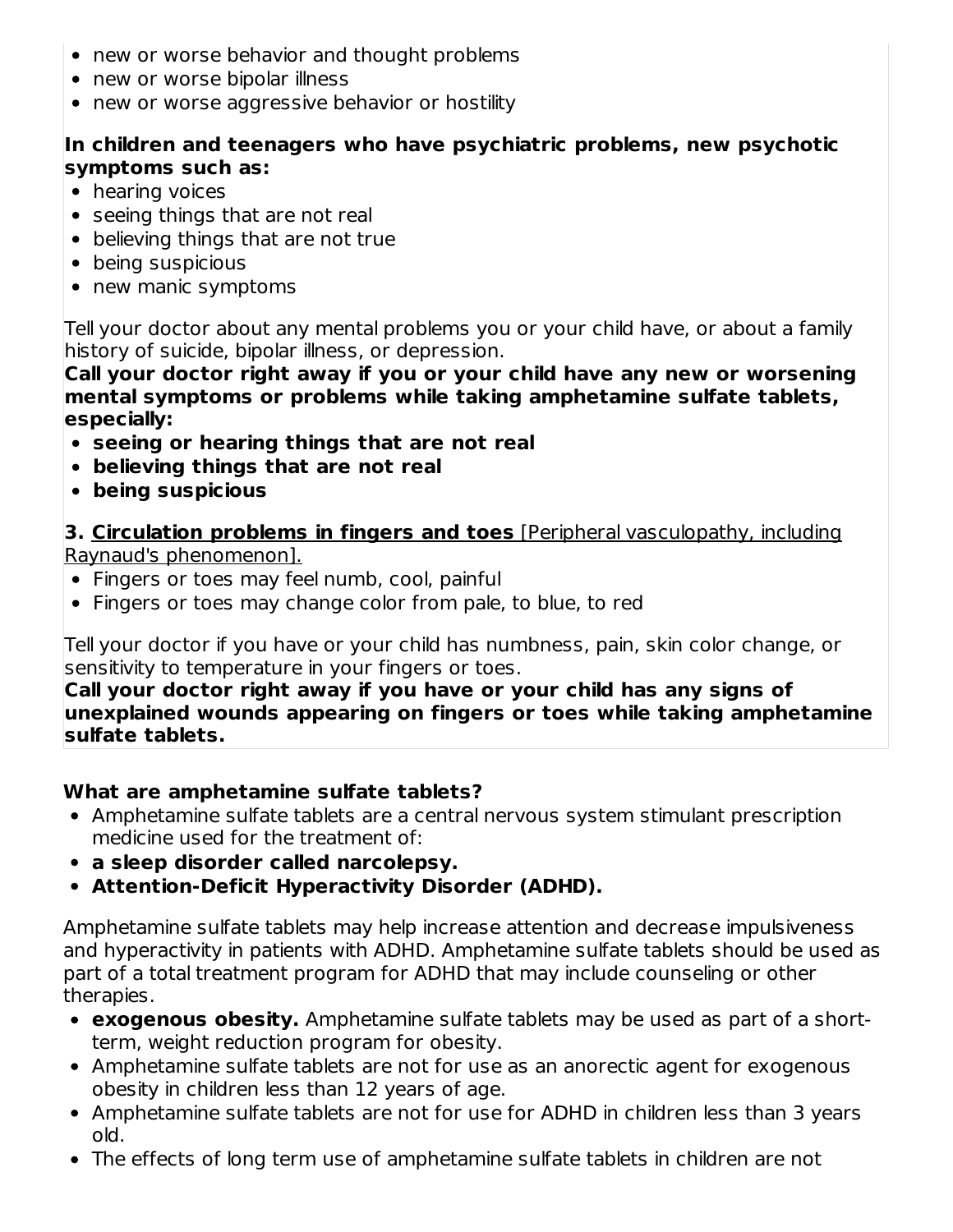known.

**Amphetamine sulfate tablets are a federally controlled substance (CII) because they contain amphetamine that can be a target for people who abuse prescription medicines or street drugs. Keep amphetamine sulfate tablets in a safe place to protect them from theft. Never give your amphetamine sulfate tablets to anyone else, because they may cause death or harm them. Selling or giving away amphetamine sulfate tablets is against the law.**

Tell your doctor if you or your child has (or has a family history of) ever abused or been dependent on alcohol, prescription medicines or street drugs.

#### **Who should not take amphetamine sulfate tablets?**

#### **Do not take amphetamine sulfate tablets if you or your child:**

- have heart problems or hardening of the arteries
- have moderate to severe high blood pressure
- have hyperthyroidism
- are very anxious, tense, or agitated
- have a history of drug abuse
- are taking or have taken within the past 14 days an anti-depression medicine called a monoamine oxidase inhibitor or MAOI
- are sensitive to, allergic to, or had a reaction to other stimulant medicines

#### **What should I tell my doctor before taking amphetamine sulfate tablets?**

#### **Before you or your child takes amphetamine sulfate tablets, tell your doctor if you or your child has or if there is a family history of:**

- heart problems, heart defects, high blood pressure
- mental problems including psychosis, mania, bipolar illness, or depression
- tics or Tourette's syndrome
- thyroid problems
- seizures or have had an abnormal brain wave test (EEG)
- circulation problems in fingers and toes

#### **Tell your doctor if:**

- you or your child are pregnant or planning to become pregnant. It is not known if amphetamine sulfate will harm your unborn baby.
- you or your child are breastfeeding or plan to breastfeed. Amphetamine sulfate can pass into your milk and may harm your baby. Talk to your doctor about the best way to feed your baby if you take amphetamine sulfate tablets. Do not breastfeed while taking amphetamine sulfate tablets.

**Tell your doctor about all the medicines that you or your child takes,** including prescription and nonprescription medicines, vitamins, and herbal supplements.

Amphetamine sulfate tablets and some medicines may interact with each other and cause serious side effects. Sometimes the doses of other medicines will need to be adjusted while taking amphetamine sulfate tablets.

Your doctor will decide whether amphetamine sulfate tablets can be taken with other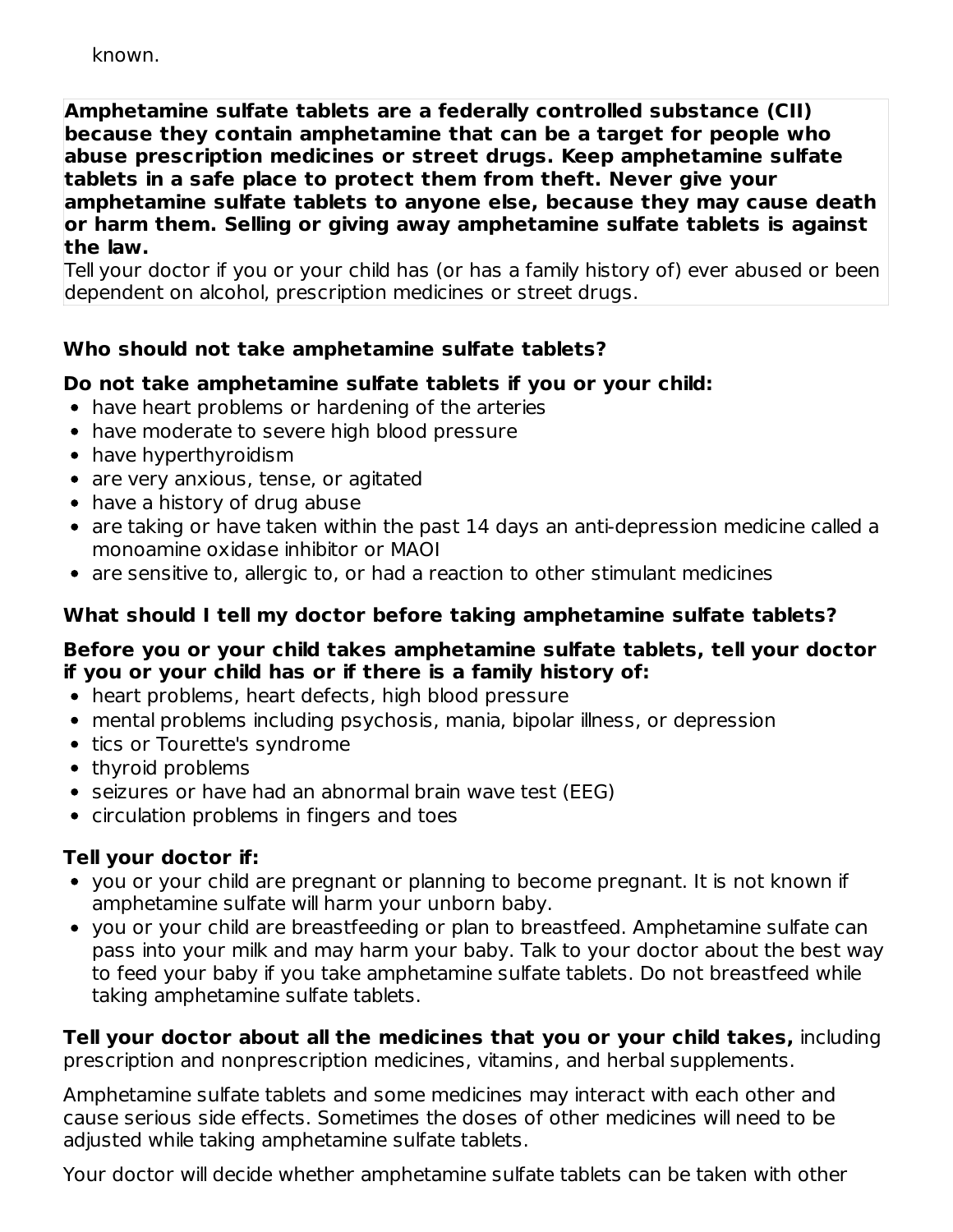medicines.

Especially tell your doctor if you or your child takes:

- stomach acid medicines
- anti-depression medicines including MAOIs
- anti-psychotic medicines
- $\bullet$  lithium
- cold or allergy medicines that contain decongestants
- blood pressure medicines
- narcotic pain medicines
- seizure medicines
- blood thinner medicines

Know the medicines that you or your child takes.

Keep a list of your medicines with you to show your doctor and pharmacist when you get a new medicine.

#### **Do not start any new medicine while taking amphetamine sulfate tablets without talking to your doctor first.**

#### **How should I take amphetamine sulfate tablets?**

- Take amphetamine sulfate tablets exactly as your doctor tells you to take it.
- Your doctor may change the dose until it is right for you or your child.
- The first dose of the day is usually taken when you first wake in the morning.
- Amphetamine sulfate tablets may cause problems sleeping if taken late at night.
- Amphetamine sulfate tablets can be taken with or without food.
- From time to time, your doctor may stop amphetamine sulfate tablets treatment for a while to check ADHD symptoms.
- Your doctor may do regular checks of the blood, heart, and blood pressure while taking amphetamine sulfate tablets.
- Children should have their height and weight checked often while taking amphetamine sulfate tablets. Amphetamine sulfate tablets treatment may be stopped if a problem is found during these check-ups.
- If you or your child takes too much amphetamine sulfate tablets, call your doctor right away, or go to the nearest hospital emergency room.

## **What should I avoid while taking amphetamine sulfate tablet**s?

Do not drive, operate machinery, or do other dangerous activities until you know how amphetamine sulfate tablets affect you.

### **What are possible side effects of amphetamine sulfate tablets?**

### **Amphetamine sulfate tablets may cause serious side effects, including:**

See **"What is the most important information I should know about amphetamine sulfate tablets?"** for information on reported heart and mental problems.

### **Other serious side effects include:**

- slowing of growth (height and weight) in children
- seizures, mainly in people with a history of seizures
- eyesight changes or blurred vision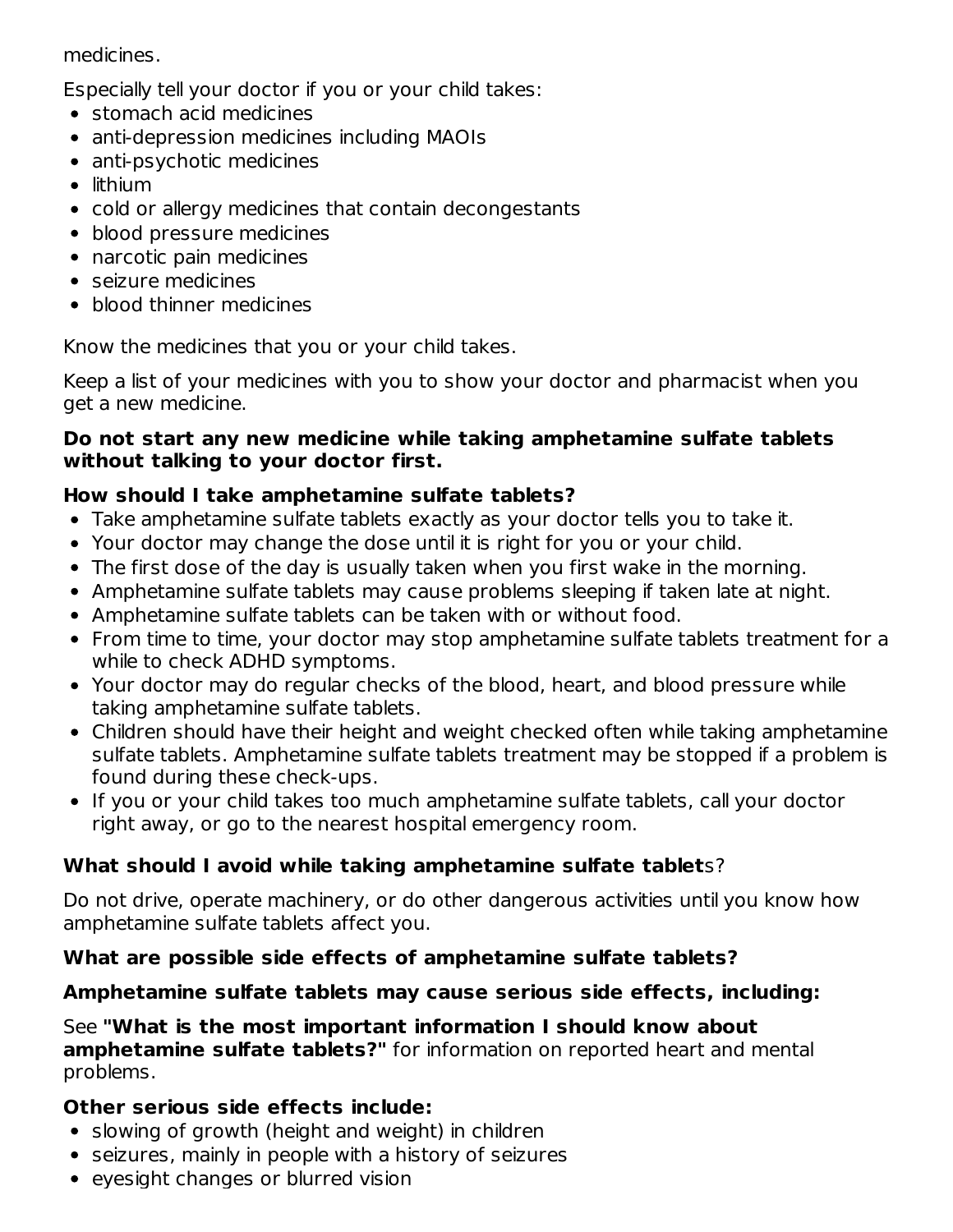- eyesight changes or blurred vision Serotonin syndrome. A potentially life-threatening problem called serotonin syndrome  $\bullet$ can happen when medicines such as amphetamine sulfate tablets are taken with certain other medicines. Symptoms of serotonin syndrome may include:
	- agitation, hallucinations, coma or other changes in mental status
	- problems controlling your movements or muscle twitching
	- fast heartbeat
	- high or low blood pressure
	- o sweating or fever
	- nausea or vomiting
	- diarrhea
	- muscle stiffness or tightness

## **The most common side effects of amphetamine sulfate tablets include:**

- headache
- stomach ache
- trouble sleeping
- decreased appetite
- unpleasant taste
- nervousness
- dizziness
- sexual problems (impotence in males)
- vomiting
- $\bullet$  itching
- diarrhea or constipation
- dry mouth
- weight loss
- mood swings

Talk to your doctor if you or your child have side effects that are bothersome or do not go away.

These are not all the possible side effects of amphetamine sulfate tablets. For more information ask your doctor or pharmacist.

Call your doctor for medical advice about side effects. You may report side effects to Lannett Company, Inc. at 1-844-834-0530 or FDA at 1-800-FDA-1088.

## **How should I store amphetamine sulfate tablets?**

- Store amphetamine sulfate tablets at room temperature between 68°F to 77°F (20°C to 25°C).
- Keep amphetamine sulfate tablets and all medicines out of the reach of children.

### **General information about the safe and effective use of amphetamine sulfate tablets.**

Medicines are sometimes prescribed for purposes other than those listed in a Medication Guide. Do not use amphetamine sulfate tablets for a condition for which it was not prescribed. Do not give amphetamine sulfate tablets to other people, even if they have the same condition. It may harm them and it is against the law.

This Medication Guide summarizes the most important information about amphetamine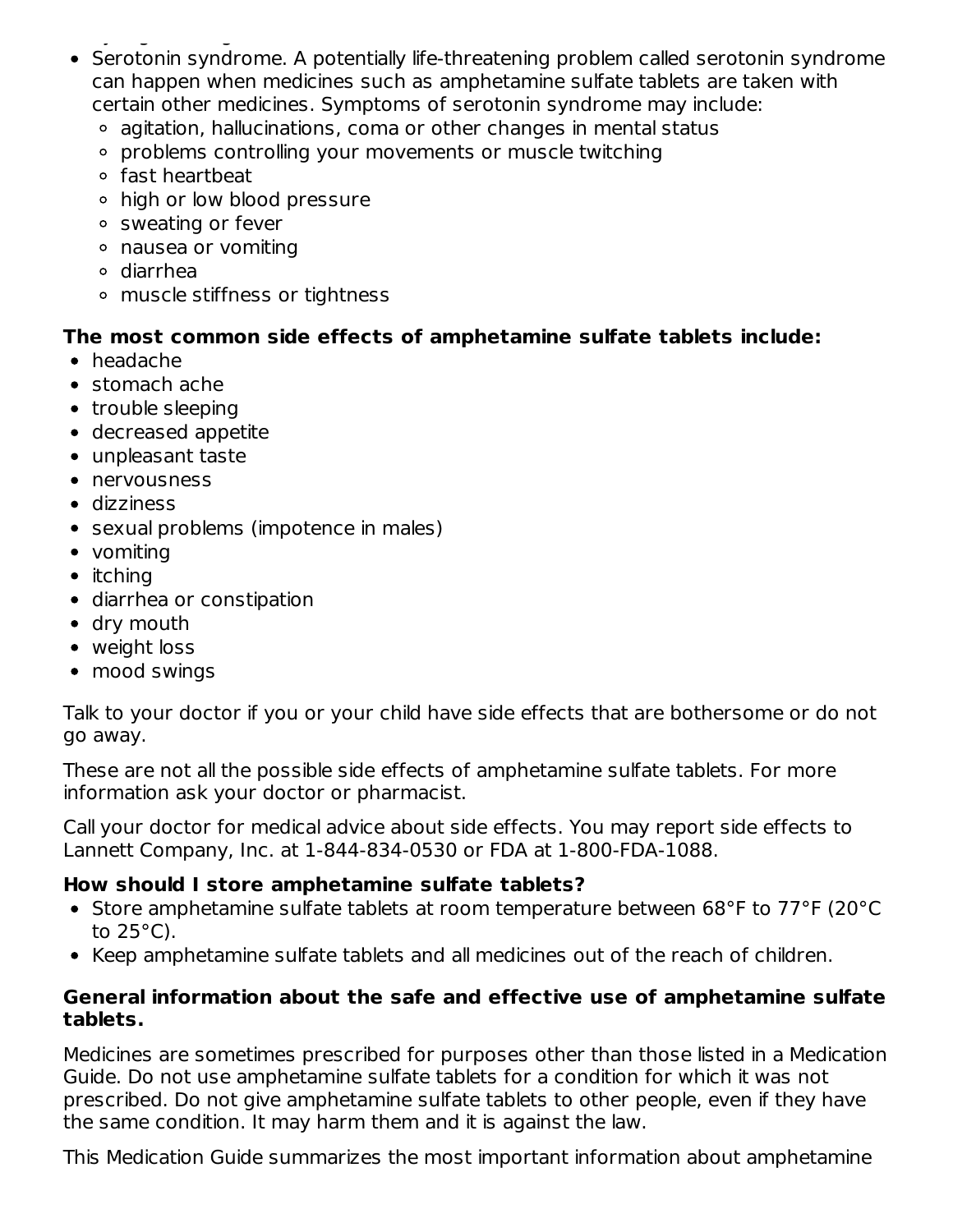sulfate tablets. If you would like more information, talk with your doctor. You can ask your doctor or pharmacist for information about amphetamine sulfate tablets that was written for healthcare professionals.

For more information about amphetamine sulfate tablets, please contact Lannett Company, Inc. at 1-844-834-0530 or visit www.lannett.com.

### **What are the ingredients in amphetamine sulfate tablets?**

**Active Ingredient:** amphetamine sulfate, USP

**Inactive Ingredients:** silicified microcrystalline cellulose, crospovidone and stearic acid. The 10 mg tablets also contain FD&C Blue #1 alum lake.

This Medication Guide has been approved by the U.S. Food and Drug Administration.

Manufactured by:

#### **Aavis Pharmaceuticals**

Hoschton, GA 30548

Distributed by:

#### **Lannett Company, Inc.**

Philadelphia, PA 19136

LCI: L7072A

AAV: L7029/01

Rev. 12/2021

### **PACKAGE LABEL.PRINCIPAL DISPLAY PANEL**

### **5 MG TABLET BOTTLE LABEL**

NDC 0527-**2524**-37

### **Amphetamine Sulfate Tablets USP,**

5 mg

**CII**

Pharmacist: Dispense the Medication Guide provided separately to each patient.

#### **Rx only**

### **100 tablets**

Manufactured by:

Aavis Pharmaceuticals

Hoschton, GA 30548

Distributed by:

Lannett Company, Inc.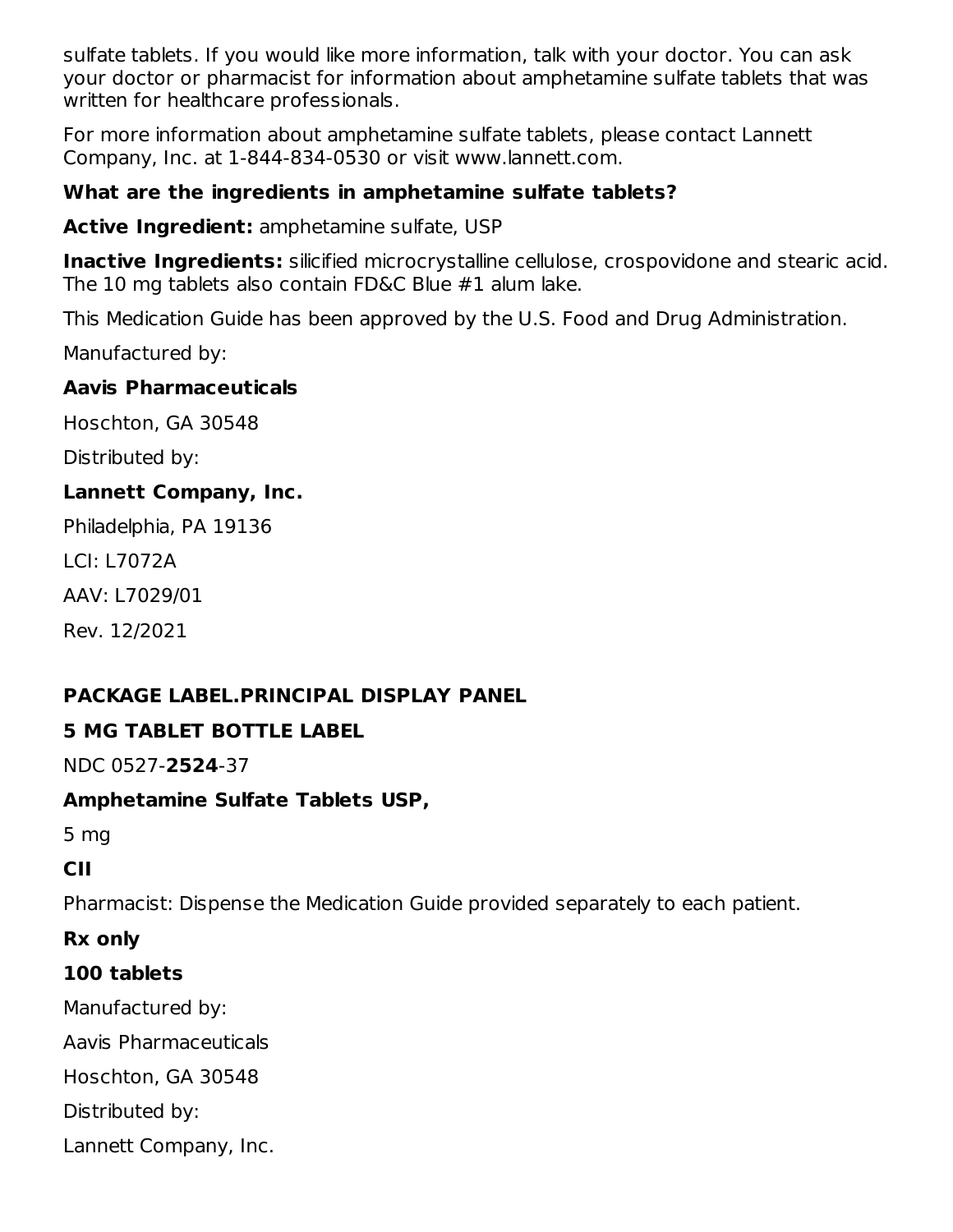### Philadelphia, PA 19136



#### **10 MG TABLET BOTTLE LABEL**

NDC 0527-**2525**-37

#### **Amphetamine Sulfate Tablets USP,**

10 mg

#### **CII**

Pharmacist: Dispense the Medication Guide provided separately to each patient.

#### **Rx only**

#### **100 tablets**

Manufactured by:

Aavis Pharmaceuticals

Hoschton, GA 30548

Distributed by:

Lannett Company, Inc.

Philadelphia, PA 19136

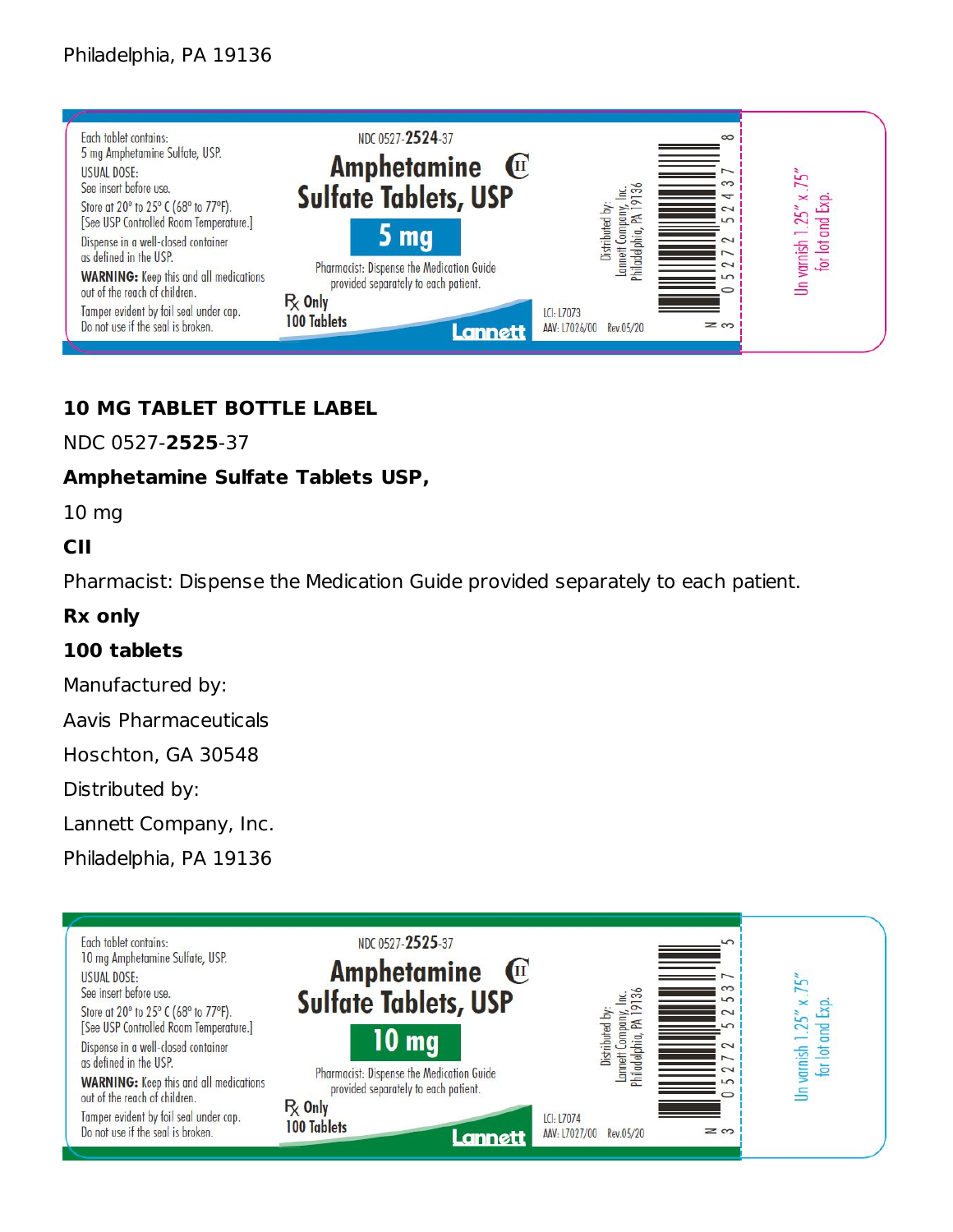| <b>AMPHETAMINE SULFATE</b><br>amphetamine sulfate tablet                  |                                                           |                                                |                                   |                                       |  |                                     |               |  |  |
|---------------------------------------------------------------------------|-----------------------------------------------------------|------------------------------------------------|-----------------------------------|---------------------------------------|--|-------------------------------------|---------------|--|--|
|                                                                           |                                                           |                                                |                                   |                                       |  |                                     |               |  |  |
| <b>Product Information</b>                                                |                                                           |                                                |                                   |                                       |  |                                     |               |  |  |
|                                                                           |                                                           |                                                |                                   |                                       |  |                                     |               |  |  |
| <b>Product Type</b>                                                       |                                                           | HUMAN PRESCRIPTION DRUG                        |                                   | <b>Item Code (Source)</b>             |  |                                     | NDC:0527-2524 |  |  |
| <b>Route of Administration</b>                                            |                                                           | ORAL                                           |                                   | <b>DEA Schedule</b>                   |  | CII                                 |               |  |  |
|                                                                           |                                                           |                                                |                                   |                                       |  |                                     |               |  |  |
| <b>Active Ingredient/Active Moiety</b>                                    |                                                           |                                                |                                   |                                       |  |                                     |               |  |  |
|                                                                           |                                                           |                                                | <b>Basis of Strength Strength</b> |                                       |  |                                     |               |  |  |
| AMPHETAMINE SULFATE (UNII: 6DPV8NK46S) (AMPHETAMINE -<br>UNII:CK833KGX7E) |                                                           | AMPHETAMINE SULFATE 5 mg                       |                                   |                                       |  |                                     |               |  |  |
|                                                                           |                                                           |                                                |                                   |                                       |  |                                     |               |  |  |
| <b>Inactive Ingredients</b>                                               |                                                           |                                                |                                   |                                       |  |                                     |               |  |  |
|                                                                           |                                                           | <b>Strength</b>                                |                                   |                                       |  |                                     |               |  |  |
| CROSPOVIDONE (UNII: 2S7830E561)                                           |                                                           |                                                |                                   |                                       |  |                                     |               |  |  |
| <b>STEARIC ACID (UNII: 4ELV7Z65AP)</b>                                    |                                                           |                                                |                                   |                                       |  |                                     |               |  |  |
|                                                                           |                                                           | CELLULOSE, MICROCRYSTALLINE (UNII: OP1R32D61U) |                                   |                                       |  |                                     |               |  |  |
| <b>SILICON DIOXIDE (UNII: ETJ7Z6XBU4)</b>                                 |                                                           |                                                |                                   |                                       |  |                                     |               |  |  |
|                                                                           |                                                           |                                                |                                   |                                       |  |                                     |               |  |  |
| <b>Product Characteristics</b>                                            |                                                           |                                                |                                   |                                       |  |                                     |               |  |  |
| Color                                                                     |                                                           | WHITE (White to off white)                     |                                   | <b>Score</b>                          |  | 2 pieces                            |               |  |  |
| <b>Shape</b>                                                              | <b>ROUND</b>                                              |                                                |                                   | <b>Size</b>                           |  | 9 <sub>mm</sub>                     |               |  |  |
| <b>Flavor</b>                                                             |                                                           |                                                |                                   | <b>Imprint Code</b>                   |  | A24                                 |               |  |  |
| <b>Contains</b>                                                           |                                                           |                                                |                                   |                                       |  |                                     |               |  |  |
|                                                                           |                                                           |                                                |                                   |                                       |  |                                     |               |  |  |
| <b>Packaging</b>                                                          |                                                           |                                                |                                   |                                       |  |                                     |               |  |  |
| <b>Item Code</b><br>#                                                     |                                                           | <b>Package Description</b>                     |                                   | <b>Marketing Start</b><br><b>Date</b> |  | <b>Marketing End</b><br><b>Date</b> |               |  |  |
| NDC:0527-2524-<br>$\mathbf{1}$<br>37                                      | Product                                                   | 100 in 1 BOTTLE; Type 0: Not a Combination     |                                   | 06/01/2020                            |  |                                     |               |  |  |
|                                                                           |                                                           |                                                |                                   |                                       |  |                                     |               |  |  |
| <b>Marketing Information</b>                                              |                                                           |                                                |                                   |                                       |  |                                     |               |  |  |
| <b>Marketing</b><br>Category                                              | <b>Application Number or Monograph</b><br><b>Citation</b> |                                                |                                   | <b>Marketing Start</b><br>Date        |  | <b>Marketing End</b><br>Date        |               |  |  |
| <b>ANDA</b>                                                               | ANDA212901                                                |                                                |                                   | 05/25/2020                            |  |                                     |               |  |  |
|                                                                           |                                                           |                                                |                                   |                                       |  |                                     |               |  |  |

# **AMPHETAMINE SULFATE**

amphetamine sulfate tablet

#### **Product Information**